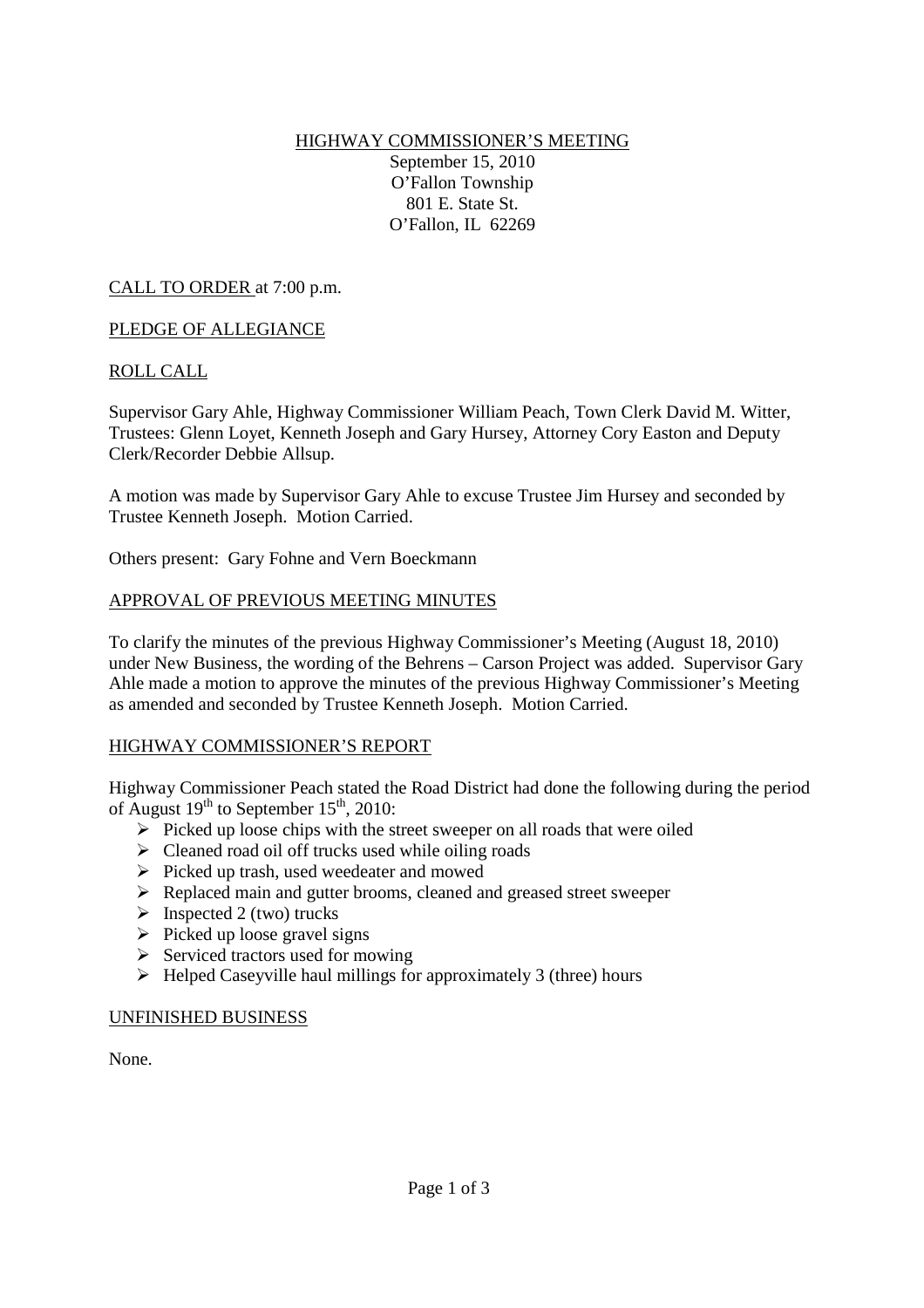### NEW BUSINESS

Highway Commissioner Peach stated work began today on the Behrens – Carson Project. He also stated the Board received a copy of a letter from Gonzales Companies, LLC explaining the bids for the Behrens – Carson Project.

## APPROVAL OF HIGHWAY COMMISSIONER'S BILLS

| Permanent Road Fund | 48,691.54 |
|---------------------|-----------|
| Road & Bridge Fund  | 38,978.72 |
| Bridge Fund         |           |

Trustee Gary Hursey questioned Highway Commissioner Peach about the invoice from Crown Equipment in the amount of \$19,753.00. Peach responded a Tar Kettle had been purchased. Trustee Gary Hursey inquired if the Road District had gone out for bids since the actual cost of the machine was \$24,753 (\$5,000 deducted for trade in) and it was purchased from a company in Ste. Genevieve, Missouri. Peach replied he has been doing business with Crown Equipment for several years and they have always been good to work with. A brief discussion followed. Trustee Glenn Loyet asked Highway Commissioner Peach about the towing bill for \$300. Peach stated a tandem truck had to be towed from the Township to Dave Schmidt at Industrial Park in Belleville because of the radiator. Peach added the invoice has been submitted to our insurance company, TOIRMA (Township Officials of Illinois Risk Management Association), whom will reimburse the Road District \$250 of the expense. Trustee Kenneth Joseph made a motion to authorize the payment of the Road District bills as presented and seconded by Supervisor Gary Ahle. Roll Call: G. Loyet – aye; G. Ahle – aye; K Joseph – aye and G. Hursey – nay. Motion Carried.

## PUBLIC INPUT

Vern Boeckmann introduced himself to the Board stating he had sent an email to the Township regarding the condition of Quarry Road. He was impressed with the quality of the road after it had been blacktopped and surprised when it was turned into a wash board with an over supply of chips on the new asphalt. Several days later he saw Township equipment on Quarry Road removing the excess chips and hauling it away. He believed there was a lot of money used during this process. He questioned if this is the best practice to overlay new asphalt with tar and chips and if he can expect to see the State on Illinois doing the same on Highway 50. He is upset that the Highway Commissioner continues to carry over a million dollar balance from one year to the next and taxes continue to go up. He does not believe the tax money is being spent wisely. Highway Commissioner Bill Peach stated you can ride on the Township roads and tell which roads have been blacktopped, oiled and chipped and which have not been. He used Simmons Road as an example. Peach stated it is common practice when you oil and chip to leave the chips on the road till they get run in then pick up the excess chips with the street sweeper. He stated he had been doing this since 1997. He claims this process strengthens the asphalt. Boeckmann questioned on whether the State Department does the same. Peach responded the State of Illinois did use the same process in St. Jacob to Marine and the County has done the same. He offered to take Mr. Boeckmann out on the Township roads. Mr. Boeckmann declined stating the Highway Commissioner should be busy working. Trustee Glenn Loyet stated he had received a complaint